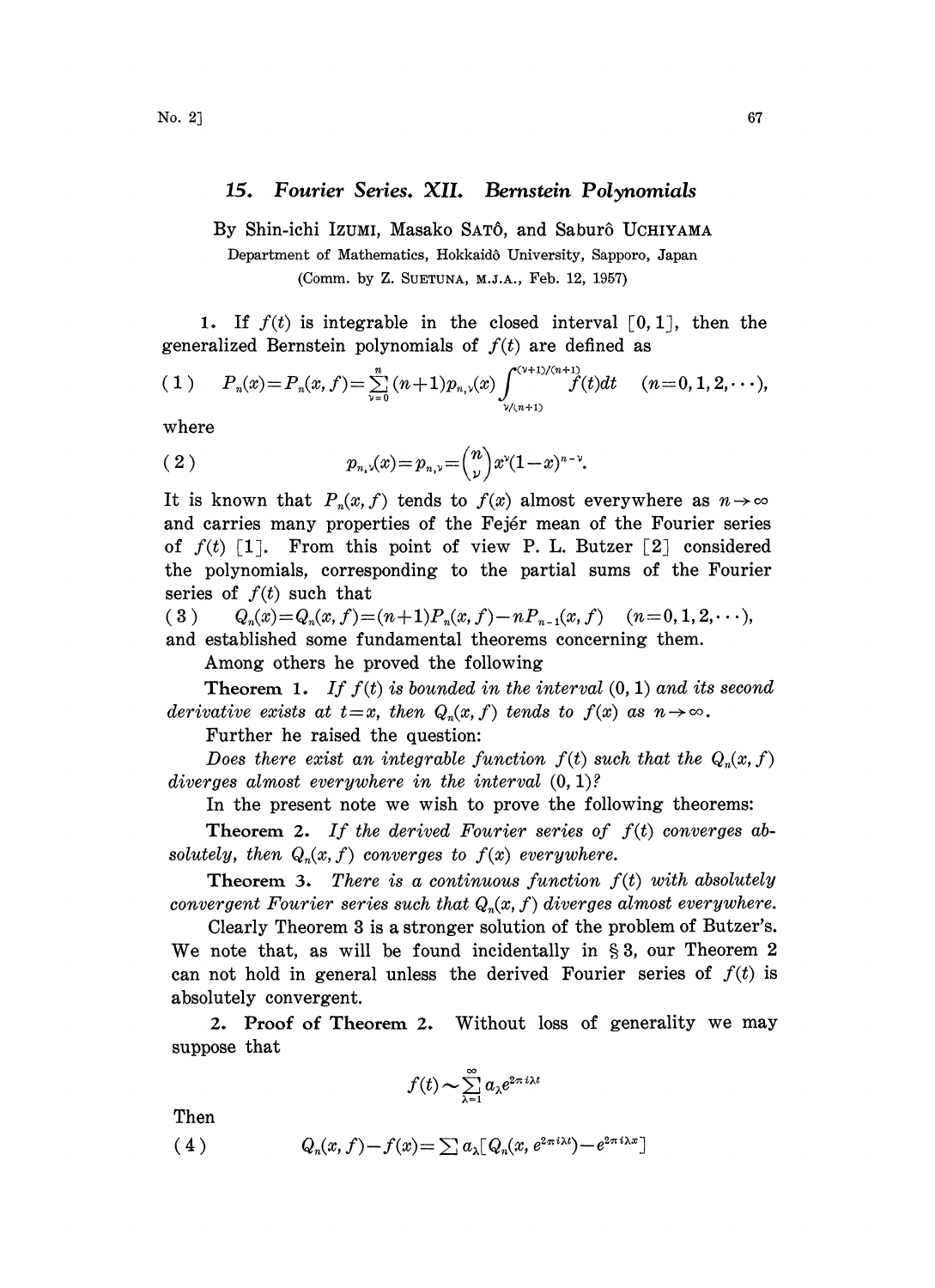Since we can easily see from  $[1, p. 21]$  that<sup>\*</sup>  $|Q_n(x, e^{2\pi i \lambda t}) - e^{2\pi i \lambda x}| \leq A\lambda,$ (4) converges absolutely by the assumption that  $\sum \lambda |a_{\lambda}| < \infty$ .

On the other hand ( 5 )  $Q_n(x, e^{2\pi i\lambda t}) - e^{2\pi i\lambda x} \to 0$   $(n \to \infty)$ 

for all fixed  $\lambda$ .

Let  $\varepsilon$  be any positive number. Then there is an  $N$  such that  $\sum_{\lambda=N+1}^{\infty} \lambda |a_{\lambda}| < \varepsilon$ , and hence by (5)

$$
\limsup_{n\to\infty} |Q_n(x, f)-f(x)| \leq \varepsilon.
$$

Thus we get Theorem 2.

3. Proof of Theorem 3. Let us set

$$
f(t) \sim \sum_{\lambda=1}^{\infty} a_{\lambda} e^{2\pi i \lambda t}
$$

We suppose that  $\sum |a_{\lambda}| < \infty$ . Then

$$
Q_n(x, f) = \sum_{\lambda=1}^{\infty} a_{\lambda} Q_n(x, e^{2\pi i \lambda t}),
$$

where

$$
Q_n(x,e^{2\pi i \lambda t})\!=\!(n\!+\!1)P_n(x,e^{2\pi i \lambda t})\!-\!nP_{n-1}(x,e^{2\pi i \lambda t})\\=\!\frac{1}{2\pi i \lambda}\lbrack (n\!+\!1)^2(1\!-\!x(1\!-\!e^{2\pi i \lambda/(n+1)}) )^n\!(e^{2\pi i \lambda/(n+1)}\!-\!1)
$$

$$
-n^2(1\!-\!x(1\!-\!e^{2\pi i\lambda/n}))^{n-1}(e^{2\pi\,i\lambda/n}\!-\!1)\big]
$$

By the mean value theorem, we have for a  $\xi$  between n and  $n+1$ 

$$
\begin{aligned} \mathcal{L}^{+1} \left\{ 2\pi i\lambda Q_n(x,e^{2\pi i\lambda t})\! =\! 2\tilde{\varepsilon}(1\!-\!x(1\!-\!e^{2\pi i\lambda/\xi}))^{\xi-1}(e^{2\pi i\lambda/\xi}\!-\!1) \right. \\ \left. +\tilde{\varepsilon}^2(e^{2\pi i\lambda/\xi}\!-\!1)\!\right[(1\!-\!x(1\!-\!e^{2\pi i\lambda/\xi}))^{\xi-1}\log\left(1\!-\!x(1\!-\!e^{2\pi i\lambda/\xi})\right) \right. \\ \left. -\frac{2\pi i\lambda x}{\xi}e^{2\pi i\lambda/\xi}(1\!-\!x(1\!-\!e^{2\pi i\lambda/\xi}))^{\xi-2}\right] \\ \left. -\tilde{\varepsilon}^2(1\!-\!x(1\!-\!e^{2\pi i\lambda/\xi}))^{\xi-1}\frac{2\pi i\lambda}{\xi^2}e^{2\!pi i\lambda/\xi} \right. \\ \left. -\mathcal{Q}'\!+\!Q'''\right. \end{aligned}
$$

If  $\lambda/\xi$  is sufficiently small, then

$$
|Q'|\leq 4(n+1)\Big(1-4x(1-x)\sin^2\frac{\pi\lambda}{n}\Big)^{n/2}\sin\frac{\pi\lambda}{n}\leq A\lambda
$$

and similarly  $|Q'''| \le 2\pi\lambda$ ; and if  $\lambda \ge \xi$  then

$$
|Q'|\leq An, \quad |Q'''|\leq A\lambda.
$$

Hence

$$
\sum_{\lambda=1}^{\infty} |a_{\lambda}| \frac{|Q'|+|Q'''|}{2\pi\lambda} \leq A \sum_{\lambda=1}^{\infty} |a_{\lambda}|
$$

Let us now estimate  $Q''$  for sufficiently small  $\lambda/\xi$ . We have

 $*$ ) Here and hereafter we denote by  $A$  an absolute constant which is not necessarily the same in each occurrence.